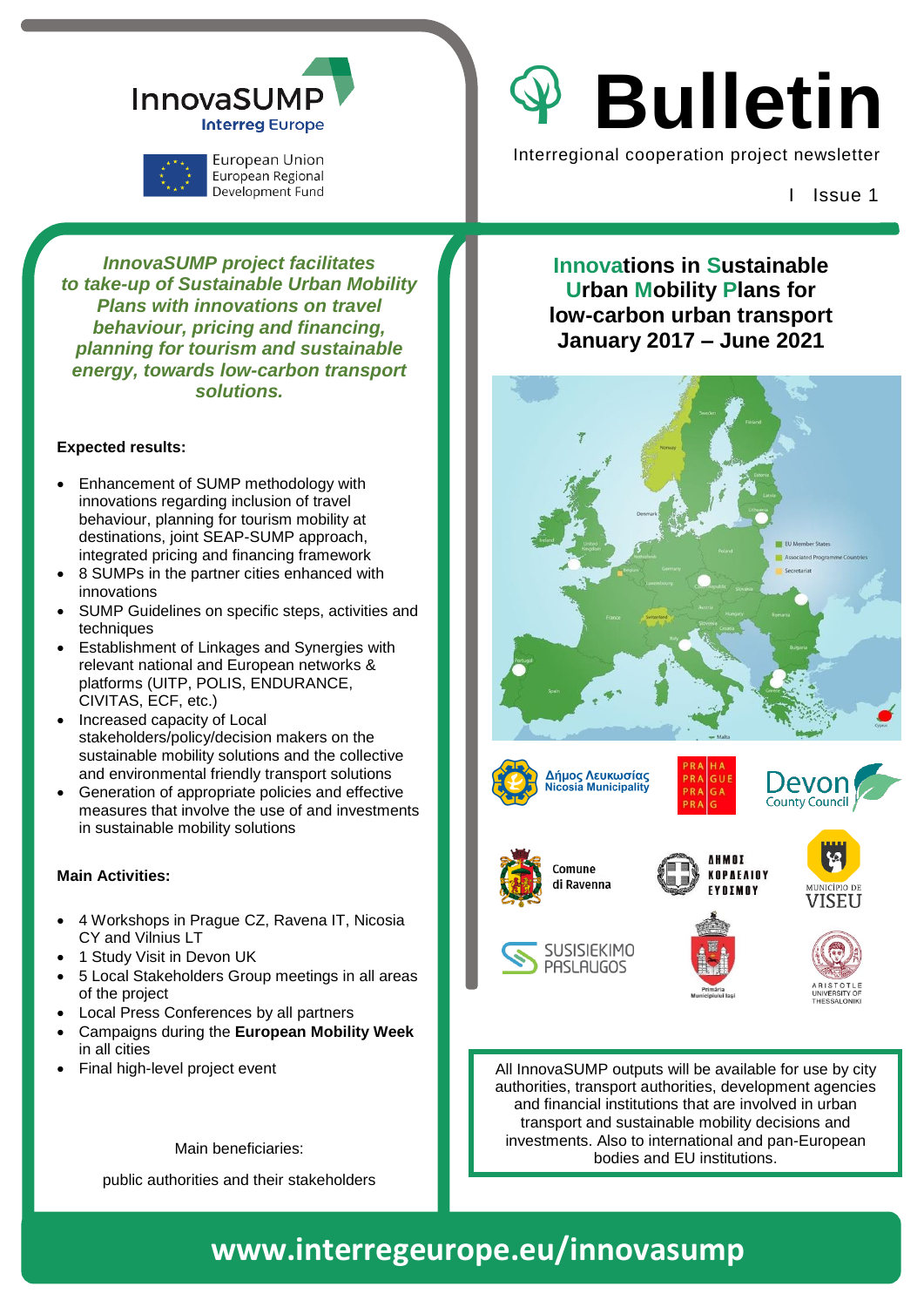

## **InnovaSUMP Launch in Nicosia**

### **#innovaSUMP2021**



Partners participated in the kick-off, 1st Steering Committee meeting, held in Nicosia, Cyprus, on 19 - 20 April 2017, organised by Lead Partner, Municipality of Nicosia. At this meeting, the work plan was presented, reviewed and discussed, each city authority partner presented their urban region's SUMP which is either already implemented or is going to be developed and implemented in the future, with innovations.

Project Management and Coordination arrangements were presented, discussed and agreed, including reporting procedures, technical coordination aspects, financial management and the communication strategy. The Subsidy Contract signed by the Programme MA and the LP had been sent to all partners. The draft Partnership Agreement previously circulated was presented and discussed and the procedure on amendments/additions for the final version signing was agreed.

All project planned events were properly scheduled with dates and locations. The kick-off meeting was followed by technical visits to Ncosia sustainable mobility schemes, namely minibuses and cycle lanes.

**InnovaSUMP** is an inter-regional cooperation project for improving low-carbon economy policies in the **Interreg Europe Programme**, which helps regional and local governments across Europe to develop and deliver better policy by integrated and sustainable impact for people and place.

#### **InnovaSUMP** facilitates to:

Take-up of Sustainable Urban Mobility Plans with innovations on travel behaviour, pricing and financing, planning for tourism and sustainable energy, towards low-carbon transport solutions.

During **4.5 years**, the Project Partners will focus on the improvement of regional operational programmes, regional/local strategies & plans in 8 cities, advances in relevant policy implementation.

#### Main beneficiaries:

#### **Public authorities and their stakeholders**

### **www.interregeurope.eu/innovasump**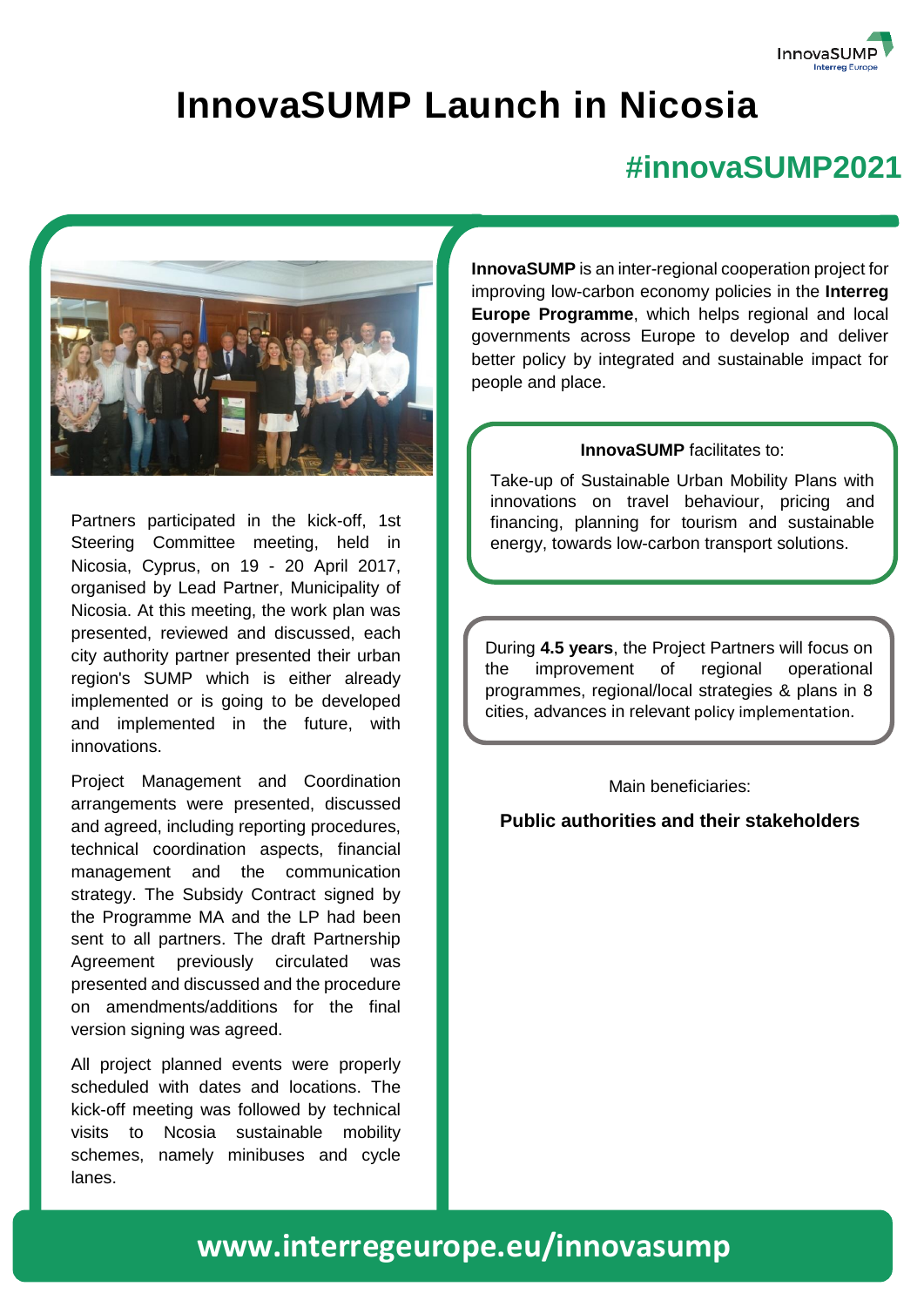

## **InnovaSUMP synergies with Horizon2020**

### **#innovaSUMP2021**

**InnovaSUMP** project has beneficial synergies with Horizon2020 projects and in particular the SUITS Project.

SUITS (Supporting Urban Integrated Transport Systems: Transferable tools for Small- Medium local authorities) is a research project which is funded from EU Horizon 2020 research and innovation programme (http://www.suitsproject.eu/).

SUITS aims to increase the capacity of small and medium- sized local authorities to develop and implement sustainable, inclusive, integrated and accessible transport strategies that recognize the end-to-end travel experiences of all users and freight.

SUITS ambition is the transformation of transport planning departments in small and medium cities into change agents by:

- Creating a transferable capacity building system enabling local authorities to develop their own knowledge, skills and competencies at individual, organisational and institutional level
- Providing generic tools to help local authorities generate and understand open and real time data to improve decision making, implementation and monitoring
- Providing a decision support system to guide councils with new funding models
- Providing a means of integrating and analysing urban and passenger freight data.

The SUITS Consortium consists of twenty two partners from eleven EU countries and is coordinated by the Centre for Mobility and Transport of the Coventry University, UK. Nine EU cities are represented in SUITS consortium (Coventry, Torino, Rome, Kalamaria, Valencia, Alba Iulia, Erfurt, Stuttgart and Palanga).

The duration of the project is 4 years (Dec 2016 to Nov 2020).

### **InnovaSUMP & SUITS common fields and potential synergies**

Lever Development Consultants S.A. is a partner of SUITS consortium and technical coordinator of InnovaSUMP project for Municipality of Nicosia (Lead partner of InnovaSUMP). LEVER leads the development of SUITS Capacity Building Programme which will support decision makers in European cities on the opportunities regarding introduction and financing of sustainable urban transport investments.

At the 1st Interregional Workshop of InnovaSUMP (Prague, June 2017), representatives of LEVER presented the existing opportunities for cooperation and collaboration between the two projects. Specifically, it was made evident that:

- Four (4) out of seven (7) InnovaSUMP cities can be classified as Small or Medium sized cities (i.e. Nicosia, Ravenna, Viseu, Kordelio-Evosmos < 250,000 pop. in their urban center).
- Stakeholder and City workshops are established in the workplans of both projects in order to recognize, assess and validate local authorities' capacity gaps as well as projects' findings and outcomes.
- Both projects deal with:
	- o Development of innovative tools, methods, programmes to support greater adoption of SUMPs in European Cities;
	- o Capacity Building Tools to explain SUMP methodology and facilitate SUMP implementation in Local Authorities;
- o Development of innovative and sustainable financing, procurement and business innovation tools;
- o Inclusion of travel behaviour patterns into planning of urban mobility investments

### **www.interregeurope.eu/innovasump**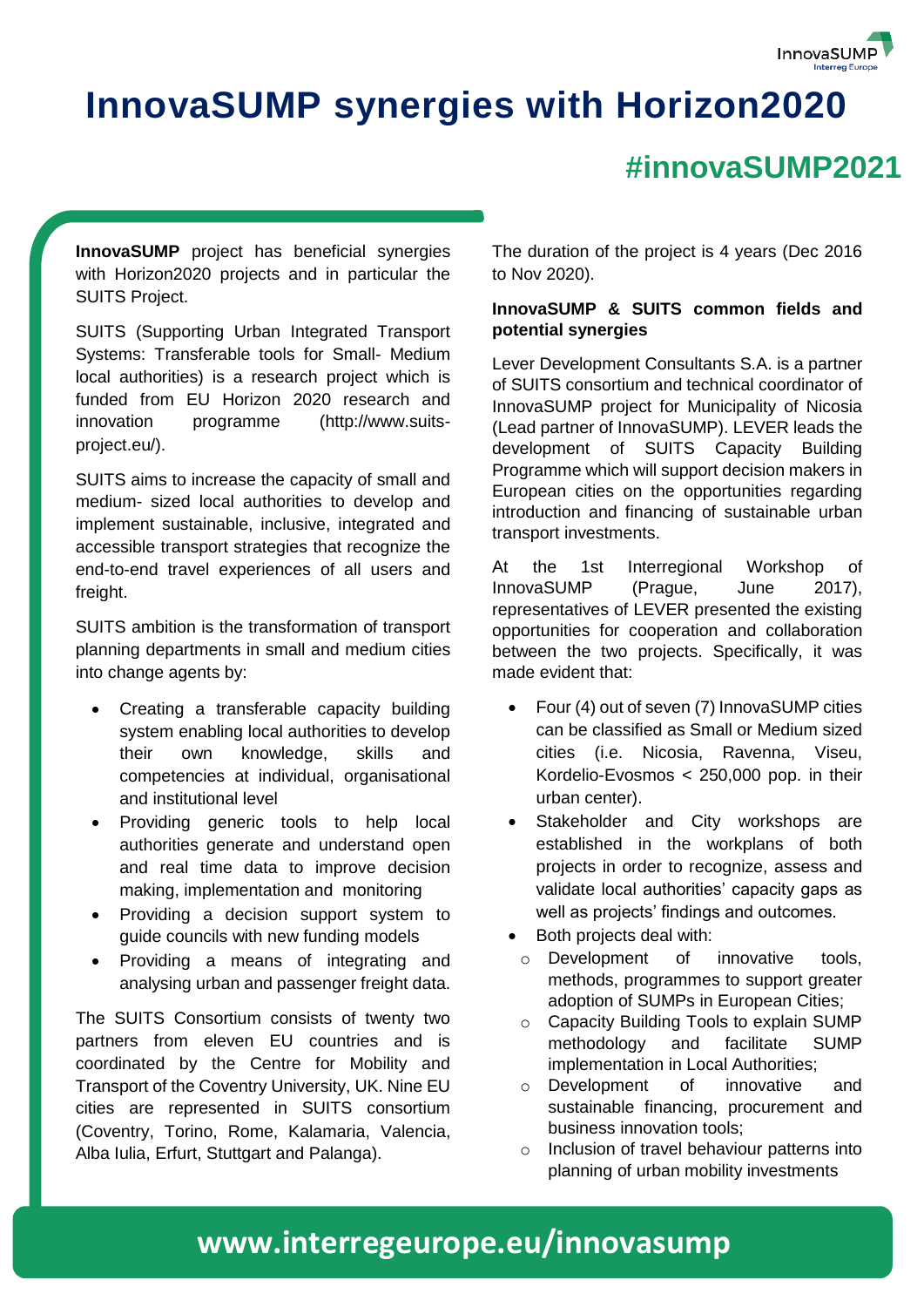

The following potential opportunities for synergies were recognized between **InnovaSUMP** and **SUITS** projects:

- Feedback of InnovaSUMP cities' capacity gaps into SUITS Capacity Building Programme
- Enlargement of SUITS and InnovaSUMP stakeholder groups, cities' workshops and pilot applications
- Recognition of common needs regarding data assessment, exploitation and analysis of travelers' behaviour
- Validation of Innovative funding models and data collection tools of InnovaSUMP and SUITS consortium (vice versa)
- Common dissemination activities in major conferences and events (e.g. posters, articles, joint stands/ presentations/ workshops).



**www.suits-project.eu**

**www.interregeurope.eu/innovasump**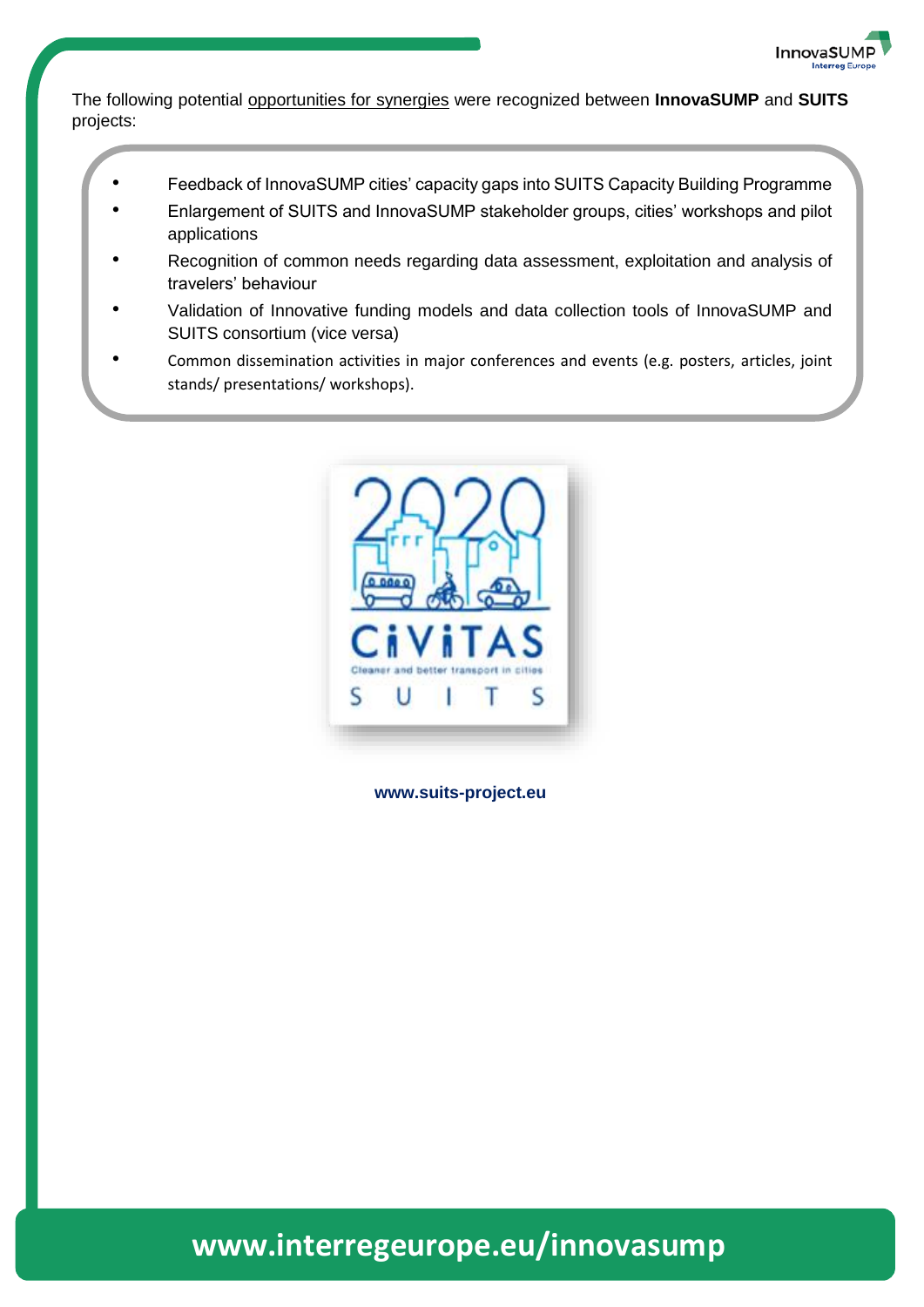

## **1 st Interregional Workshop in Prague**

The 1st Interregional Workshop of InnovaSUMp Project took place in Prague, Czech Republic, on 7-8 June 2017, organised by project partner Prague City Hall.

The particular theme was the inclusion of travel behaviour research and potential user response analyses for new and emerging systems, technologies, policies and measures, in the SUMP process.

Delegates from partner cities Nicosia, Cyprus (lead partner), Prague, Exeter, UK (Devon County Council), Ravenna, Italy, Evosmos-Kordelio (Thessaloniki), Greece and Iasi, Romania, presented their experience and best practices in incorporating travel behaviour in their SUMPs, as improvements to the methodology and policy making.

The Workshop also included presentations by the Advisory partner Aristotle University of Thessaloniki in Greece, the Project Management & Coordination Team, Univesity of Exeter, UK, Prague Institute of Planning and Development, Prague Integrated Transport, and Charles University Environment Centre.

The CIVITAS SUITS project was also be presented with synergies between the two projects.

The Workshop participants discussed in smaller groups the following themes in relation to introducing travel behaviour aspects in SUMPs:

- Infrastructure measures
- Soft measures
- Marketing in transportation
- SUMP for bigger employers
- Citizens education
- Behavioural surveys
- Awareness raising campaigns for sustainable mobility
- Information to the public and use of social media.

The Workshop concluded with study visits to Zličín and Stodůlky traffic terminal and city development around metro stations.



**www.interregeurope.eu/innovasump**